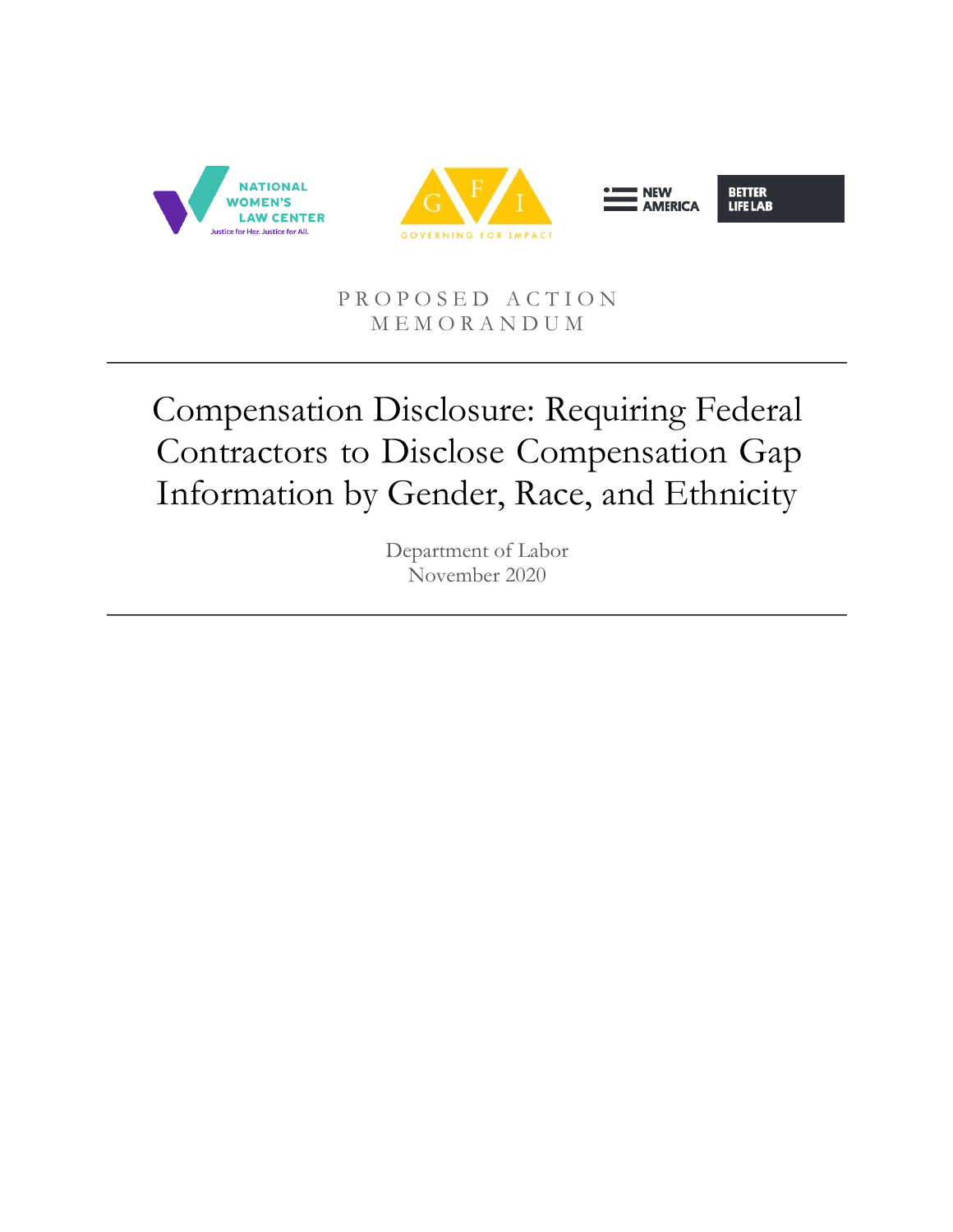# I. Summary

Occupational segregation, workplace policies that disproportionately negatively affect women and people of color, and implicit or explicit gender- and race-based employment biases each contribute to pernicious and persistent gender- and race-based wage gaps in workplaces across the country.

When companies examine their pay practices by gender, race and ethnicity, both overall and within job or occupational categories, they often discover—and can correct—employment and pay practices that lead to disparities in compensation. Public policies that require the examination and disclosure of compensation data by gender, race, and ethnicity force companiesinto analyses they may not otherwise do. Policiesthat additionally require public disclosure of summary wage gap data may further incentivize companies to commit to closing their wage gaps in order to protect their public image.

A new administration seeking to take executive action to evaluate pay disparities and compel greater transparency in compensation disclosure should start with federal contractors, who comprise 20% of the U.S. workforce.<sup>1</sup> Current federal contracting law requires federal contractors of a certain size to implement Affirmative Action Programs (AAPs) that identify compensation disparities by race, sex, and ethnicity, and to establish internal selfaudit procedures.<sup>2</sup>

This memo recommends that President Biden issue an Executive Order directing the Department of Labor's Office of Federal Contracting Compliance Programs (OFCCP) to require certain companies seeking and receiving federal contracts or subcontracts to complete an equal pay audit and to report results to the agency and the public.<sup>3</sup>

Specifically, the executive order would:

(1) require companies subject to OFCCP AAP requirements (i.e., contractors or first prime subcontractors with 50 or more employees and a contract of at least \$50,000) to certify that they will annually conduct pay audits that meet federal-government issued standards;

(2) expand AAP requirements to require annual submission of mean and median compensation and compensation gaps by gender, race, and ethnicity overall and within job categories—and a narrative explanation of their gaps and the measures being taken to close them—to OFCCP;

(3) require annually updated public disclosure of aggregate mean and median compensation gaps by gender, race, and ethnicity, and measures being taken to close these pay gaps on the company's website for the duration of their federal contract.

[https://www.ecfr.gov/cgi-bin/text-idx?SID=4a54426f918d00c23c9dd37291bace96&mc=true&node=se41.1.60\\_62\\_117&rgn=div8.](https://www.ecfr.gov/cgi-bin/text-idx?SID=4a54426f918d00c23c9dd37291bace96&mc=true&node=se41.1.60_62_117&rgn=div8)

<sup>1</sup>There are additional mechanisms through which an administration could further reduce pay disparities. First, it could reinstate Equal Employment Opportunity Commission pay data collection through EEO-1 component 2, a topic on which other advocates are preparing proposals; second, it could require pay gap disclosure as part of SEC filings, a subject we cover in a separate memo.  $241$  C.F.R. §60-2.17(b)(3) & (d)(1),

<sup>&</sup>lt;sup>3</sup> Beyond the scope of this memo, but relevant for improving federal contractor compliance with AAP requirements and OFCCP investigations and enforcement, we recommend broader resources and reforms that make AAP submissions mandatory. The current scheme includes no reporting requirements and, in practice, many contractors skirt these obligations.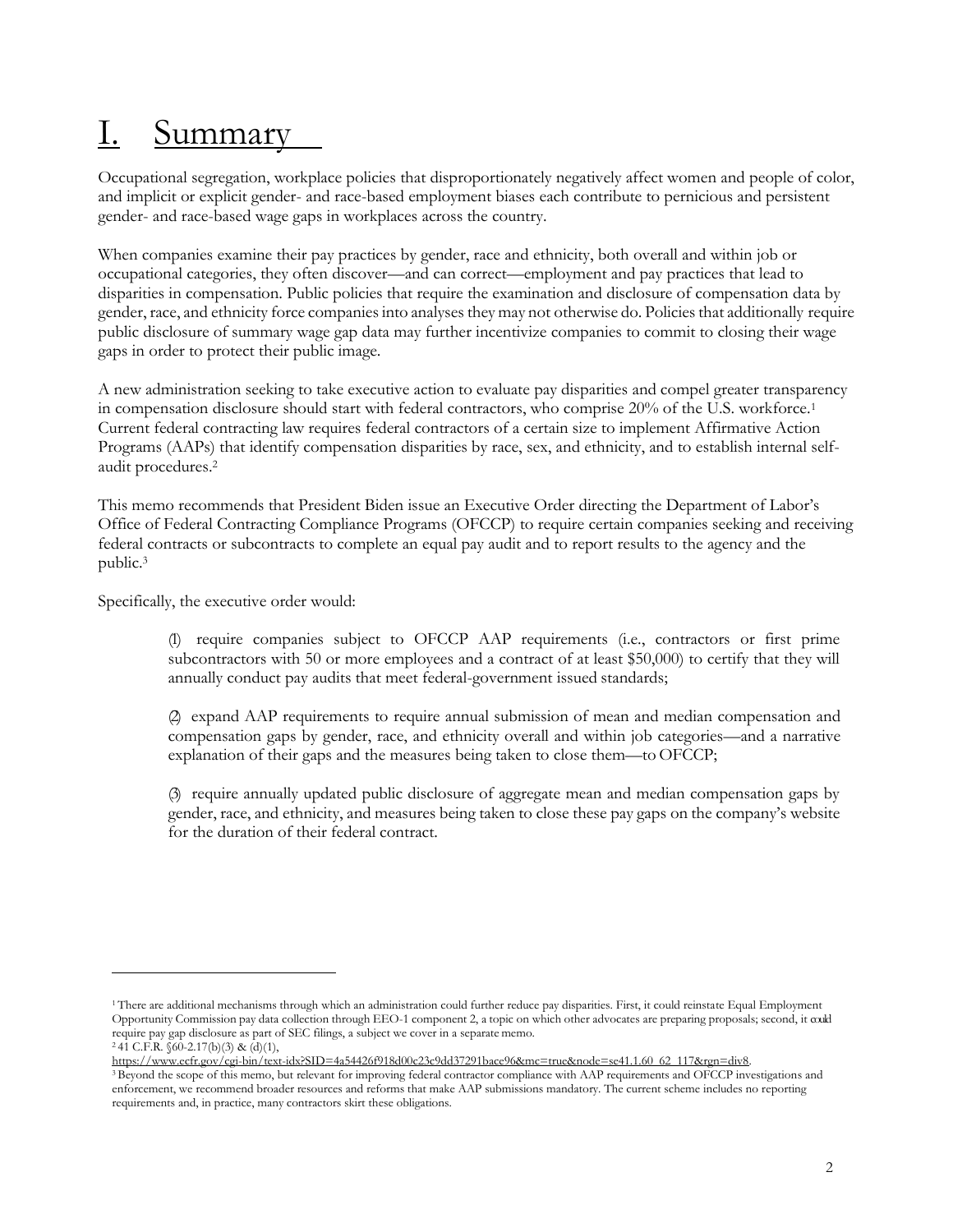## II. Justification

### **The Wage Gap**

Race and gender wage gaps are pernicious and persistent. In 2019, women in the United States who worked fulltime, year-round, were typically paid just eighty-two cents for every dollar paid to men.4 For many women of color, including Latinas (fifty-five cents), Native women (sixty cents), Native Hawaiian and Pacific Islander women (sixty-three cents), and Black women (sixty-three cents), the pay gap relative to white, non-Hispanic men was even more stark.5 While Asian women overall experienced a smaller gap relative to white, non- Hispanic men (eightyseven cents on the dollar), some groups of Asian women experienced very large gaps. Parental status also matters considerably for women's wages and gender-based pay gaps: mothers, mothers of color, and unmarried mothers were all paid substantially less than fathers, and researchers have identified motherhood as a key contributor to the wage gap.7 The wage gap may manifest in base salary/wages, bonuses and stocks/options—and disparities that are present in initial salary at hiring often compound over time and affect promotion opportunities, future performance-based compensation, and employer contributions to retirement.8

The current pandemic and its immediate and long-term economic impacts heighten the importance of proactive efforts to address gender, race, and ethnicity-based wage gaps and pay discrimination. COVID-19 and the unemployment/underemployment crisis it has ushered in has exposed and exacerbated existing inequities and economic insecurities that increase risk of workplace discrimination, including pay discrimination. Now, workers are more desperate to keep a paycheck at any cost; they are less willing to uncover and challenge discrimination and workplace abuses, and face retaliation for doing so. The COVID-19 pandemic is also likely to exacerbate the challenges women face in hiring, promotion, and advancement.<sup>9</sup> All of this could affect companies' hiring and promotion practices, the slotting of women into particular jobs, and women's lower wages during and postpandemic—and create risks that exacerbate the gender, race, and ethnicity-based wage gaps across a company's workforce overall and within particular job categories.

<sup>4</sup> Nat'l Women's Law Ctr., The Wage Gap: The Who, How, Why, and What to Do, (Oct. 2020), https://nwlc-ciw49tixgw5lbab.stackpathdns.com/wpcontent/uploads/2018/10/The-Wage-Gap-Who-How-Why-and-What-to-Do-2019.pdf

 $5$ Id.

<sup>6</sup> Nat'l Women's Law Ctr., Equal Pay for Asian [American](https://nwlc-ciw49tixgw5lbab.stackpathdns.com/wp-content/uploads/2019/03/AAPI-EPD-1.30.2020.pdf) and Pacific Islander Women (Jan. 2020), https://nwlc-ciw49tixgw5lbab.stackpathdns.com/wpcontent/uploads/2019/03/AAPI-EPD-1.30.2020.pdf

<sup>7</sup> Nat'l Women's Law Ctr., [Effects of COVID-19 Show Us Equal Pay Is Critical for Mothers](https://nwlc-ciw49tixgw5lbab.stackpathdns.com/wp-content/uploads/2020/05/Moms-EPD-2020-v2.pdf) (May 2020), https://nwlc-

ciw49tixgw5lbab.stackpathdns.com/wp-content/uploads/2020/05/Moms-EPD-2020-v2.pdf

<sup>8</sup>Mita Goldar, Christopher Ryan & Ahu Yildirmaz, *Rethinking Gender Pay Inequity in a More Transparent World*. ADP Research Institute. (January 2019), http[s://www.adpri.org/wp-content/uploads/2020/08/21031403/Rethinking-Gender-Pay-Inequity-in-a-More-Transparent-World-Full-Report.pdf;](http://www.adpri.org/wp-content/uploads/2020/08/21031403/Rethinking-Gender-Pay-Inequity-in-a-More-Transparent-World-Full-Report.pdf%3B) Felice B. Klein, Ryan Hammond, Aaron D. Hill & Ryan Stice-Lusvardi, The Road to Pay Inequity is Paved with Good Intentions: Examining the Gender Pay Cryin Employee *Equity-Based Awards*, (Aug. 1, 2019), https://journals.aom.org/doi/pdf/10.5465/AMBPP.2019.59

<sup>9</sup>Women have borne the brunt of layoffs, taken on a disproportionate share of caregiving for children in this time of incredible uncertainty,# have left the workforce in record numbers as a result, and are likely to be "on call" for their families as shutdowns continue or recur over the next year or more— these trends hold both in two-parent, opposite-gender families in which women's wages are lower than men's and in single-parent, female-headedfamilies. *See*  Leticia Miranda, 'Historic and unprecedented': Women have been hit hardest by coronavirus layoffs, NBC News (Jun 8, 202)

https://www.nbcnews.com/business/business-news/women-hit-hardest-coronavirus-layoffs-are-we-heading-she-cession-n1226256;Bof Labor Statistics, Labor Force Statistics from the Current Population Survey CPS CPS Program Link[s A-10. Unemployment rates by age, sex, and marital status, seasonally](https://www.bls.gov/web/empsit/cpseea10.htm)  [adjusted](https://www.bls.gov/web/empsit/cpseea10.htm) (Accessed Sept 9, 2020[\), https://www.bls.gov/web/empsit/cpseea10.htm; C](https://www.bls.gov/web/empsit/cpseea10.htm)laire Cain Miller[, Nearly Half of Men Say They Do Most of the](https://www.nytimes.com/2020/05/06/upshot/pandemic-chores-homeschooling-gender.html)  [Home Schooling. 3 Percent of](https://www.nytimes.com/2020/05/06/upshot/pandemic-chores-homeschooling-gender.html) [Women](https://www.nytimes.com/2020/05/06/upshot/pandemic-chores-homeschooling-gender.html) Agree. (May 6, 2020), [https://www.nytimes.com/2020/05/06/upshot/pandemic-chores-homeschooling](https://www.nytimes.com/2020/05/06/upshot/pandemic-chores-homeschooling-gender.html)[gender.html;](https://www.nytimes.com/2020/05/06/upshot/pandemic-chores-homeschooling-gender.html) National Women's LCenter, Four Times More Women Than Men Dropped Out of the Labor Force in September (October 2020), [https://nwlc.org/resources/four-times-](https://nwlc.org/resources/four-times-more-women-than-men-dropped-out-of-the-labor-force-in-september/) [more-women-than-men-dropped-out-of-the-labor-force-in-september/. I](https://nwlc.org/resources/four-times-more-women-than-men-dropped-out-of-the-labor-force-in-september/)n addition, among women who work in "essential jobs" in the crisis, lack of access to guaranteed paid leave for health or caregiving may also contribute to job losses or workplace retribution. People of color -- especially Black women and Latinas -- have been hardest hit by the pandemic itself in terms of both health and job losses; and their future employment and earnings are likely to suffer as well.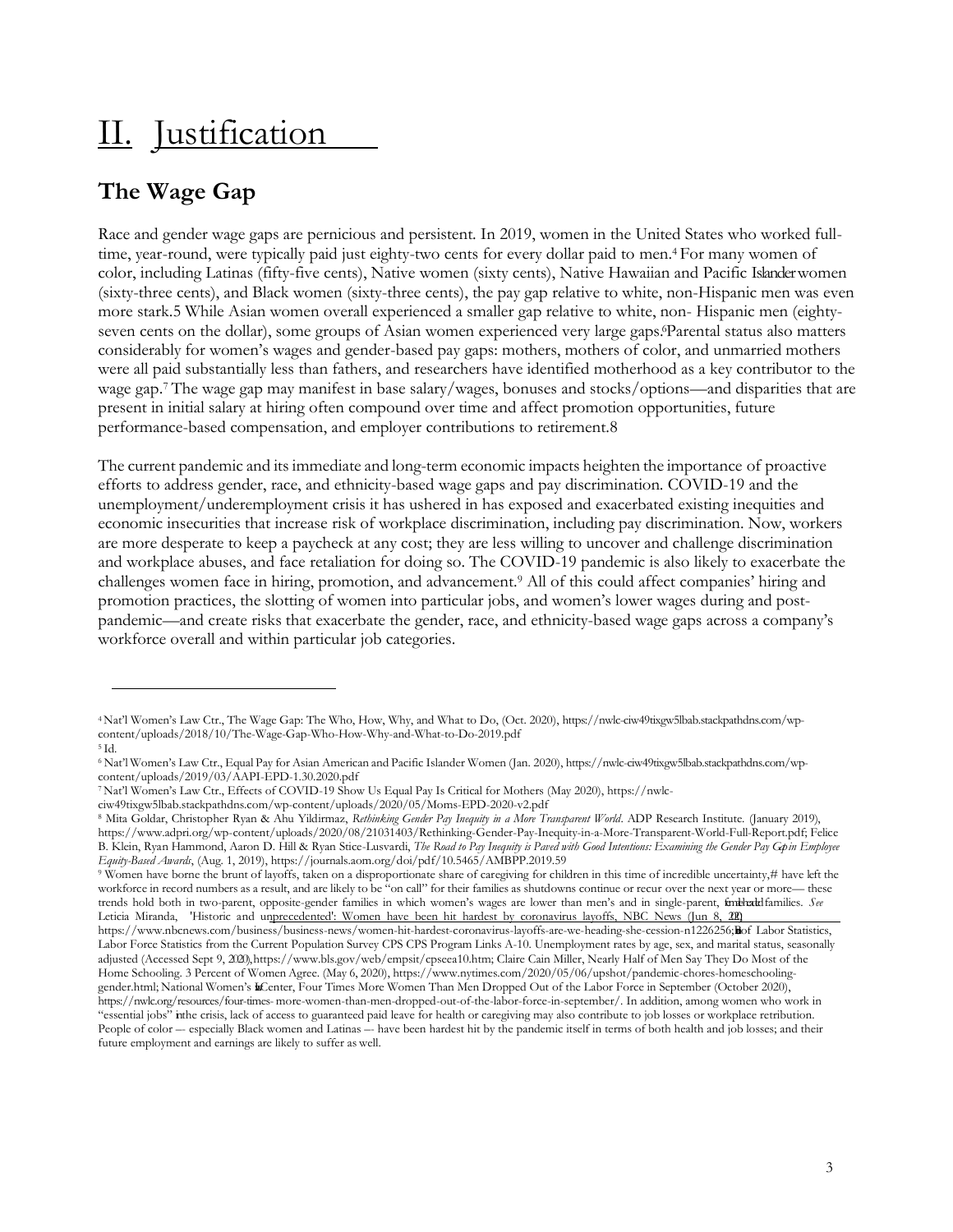#### **Reporting and Public Disclosure of Compensation and Wage Gap Metrics by Gender, Race, and Ethnicity**

The proposed executive order would require certain federal contractors to analyze, identify, and report compensation gaps by race, ethnicity, and gender in order to uncover these inequities, and focus employer attention upon interrogating and remedying them. This would: (1) further advance the federal government's interest in nondiscrimination in federal contracting, including nondiscrimination in compensation, (2) enable the OFCCP to focus compliance audits and enforcement efforts more efficiently, and (3) help ensure taxpayer dollars are not being used to support companies with policies and practices that unnecessarily perpetuate race and gender pay disparities and failed to reflect closely on their occupational segregation and compensation practices.

Mandating the collection and public disclosure of gender, race, and ethnicity-based wage gap and compensation metrics from federal contractors will increase the likelihood of employer self-evaluation and the correction of any unjustified disparities between employees. Disclosure requirements are a key driver of pay audits internationally. Indeed, according to a recent survey of businesses in the U.K., which implemented a public disclosure requirement in 2018, "54% of U.K. respondents cite pay data reporting requirements from federal/national and regional governments as external drivers for them to perform pay equity analyses, versus 28% for their U.S. counterparts."<sup>10</sup>

Reporting and public disclosures are likely to encourage employers to implement practices proactively to help prevent pay disparities in the first instance, and to develop a diverse workforce, both of which advance the federal government's interest in nondiscrimination. A diverse workforce and equitable employment practices can confer a wide array of benefits on a company, including decreased risk of liability, access to the best talent, increased employee satisfaction and productivity, increased innovation, an expanded consumer base, and stronger financial performance.11 Competitive—and thus equal—pay is critical for recruiting and retaining a diverse workforce and high performers, particularly for younger women workers.12 And when workers are confident they are being paid fairly, they are more likely to be engaged and productive,<sup>13</sup> which will increase the value the federal government receives on its contracts.

Moreover, making some wage gap measures publicly available can promote employer compliance with equal pay standards in a number of important ways. Employers can use the data to evaluate their own metrics and pay practices, and set industry benchmarks within a specific geographic area. Workplace equality advocates can more efficiently direct their own enforcement, outreach, and public education activities to industries or regions where pay disparities are most egregious. Individual employees can find out if they are working in an industry or region where they are more at risk of experiencing pay disparities, and be prompted to investigate further to ensure that they are being treated fairly. They also can better understand pay trends with their region and

<sup>10</sup>See Harv. Bus. Rev. Analytic Serv., Pulse Survey: *Navigating the Growing Pay Equity Movement: What Employers Need to Know About What To Do* 3 (2019), [https://hbr.org/sponsored/2019/10/why-your-company-needs-to-implement-pay-equity-audits-now.](https://hbr.org/sponsored/2019/10/why-your-company-needs-to-implement-pay-equity-audits-now)

<sup>11</sup> Id.; *See* Vivian Hunt, Dennis Layton, & Sara Prince, *Why Diversity Matters,* McKinsey & Co. 9-13 (Jan. 2015) (finding diverse workforces correlate with better financial performance, because diversity helps to recruit the best talent, enhance the company's image, increase employee satisfaction, and improve decision making, including fostering innovation); Sylvia Ann Hewlitt, Melinda Marshall & Laura Sherbin, *How Diversity Can Drive Innovation,* Harv. Bus. Rev. (Dec. 201[3\),](https://hbr.org/2013/12/how-diversity-can-drive-innovation) [https://hbr.org/2013/12/how-diversity-can-drive-innovation. C](https://hbr.org/2013/12/how-diversity-can-drive-innovation)onversely, companies that fail to address gender wage disparities and discriminatory employment practices could damage their reputation and brand among consumers, leading to a loss of profits and shareholder value. Natasha Lamb & Will Klein, *A Proactive Approach to Wage Equality is Good for Business*, Employment Relations Today (Summer 201[5\), http://arjuna](http://arjuna-capital.com/news/a-proactive-approach-to-wage-equality-is-good-for-business/)[capital.com/news/a-proactive-approach-to-wage-equality-is-good-for-business/ \[](http://arjuna-capital.com/news/a-proactive-approach-to-wage-equality-is-good-for-business/)*Proactive Approach*].

<sup>&</sup>lt;sup>12</sup>A recent survey found that the top reasons Millenials and Gen Zs plan to leave their current employment in the next two years are "[d]issatisfaction with pay and lack of advancement and professional development opportunities." The Deloitte Global Millennial Survey 2019 (2019)[,](https://www2.deloitte.com/global/en/pages/about-deloitte/articles/millennialsurvey.html)

[https://www2.deloitte.com/global/en/pages/about-deloitte/articles/millennialsurvey.html; L](https://www2.deloitte.com/global/en/pages/about-deloitte/articles/millennialsurvey.html)auren Noel & Christie Hunter Arscott, *Millennial Women: What Executives Need to Know About Millennial Women* 4, ICEDR (2015[\),](http://www.icedr.org/research/documents/14_millennial_snapshot.pdf) [http://www.icedr.org/research/documents/14\\_millennial\\_snapshot.pdf](http://www.icedr.org/research/documents/14_millennial_snapshot.pdf) (Millennial women leave jobs primarily for more compensation).

<sup>13</sup>Courtney Seiter, *The Counterintuitive Science of Why Transparent Pay Works*, Fastcompany.com (Feb. 26, 201[6\),](http://www.fastcompany.com/3056975/the-future-of-work/the-transparent-pay-revolution-inside-the-science-and-psychology-of-open-)

[http://www.fastcompany.com/3056975/the-future-of-work/the-transparent-pay-revolution-inside-the-science-and-psychology-of-open-.](http://www.fastcompany.com/3056975/the-future-of-work/the-transparent-pay-revolution-inside-the-science-and-psychology-of-open-)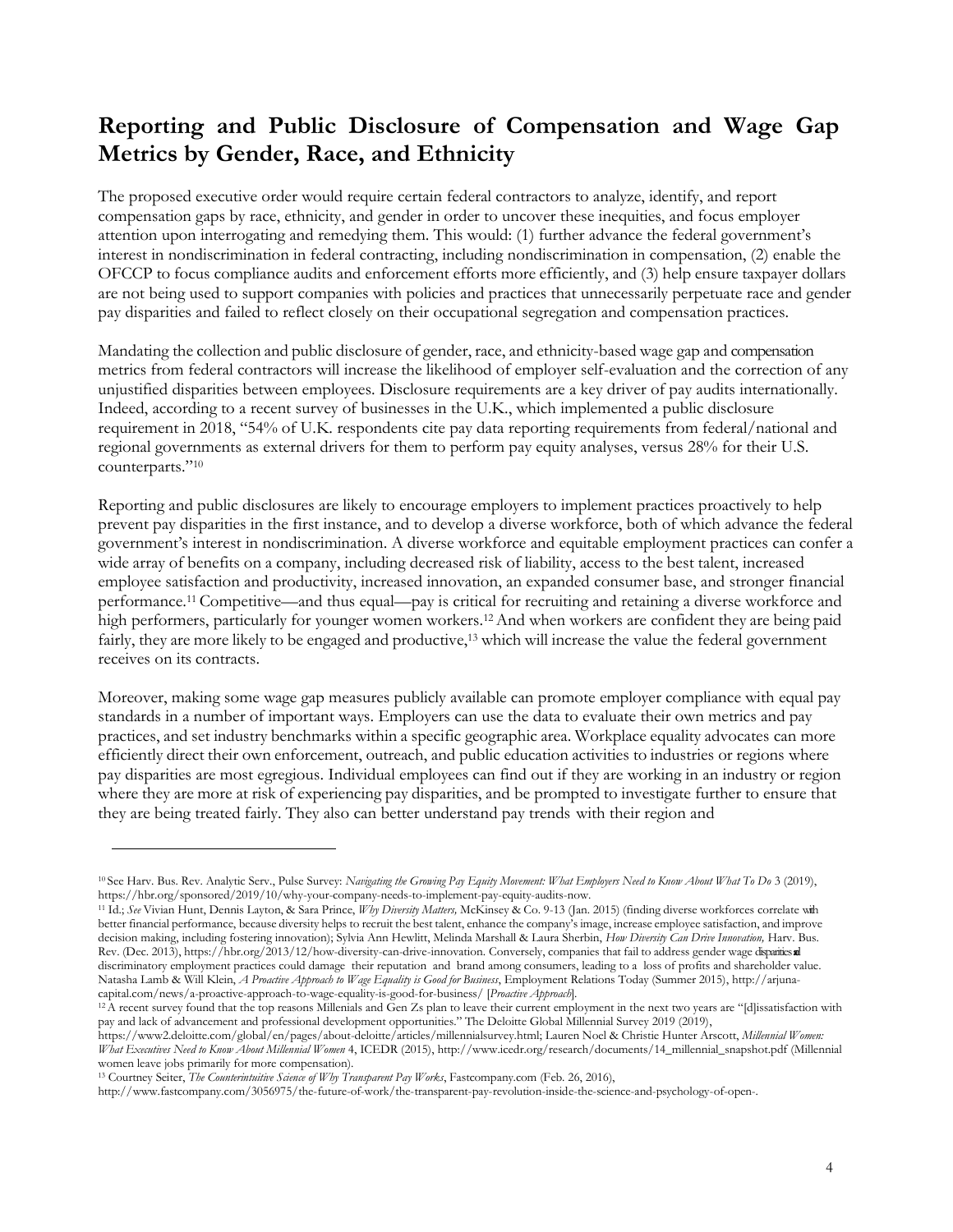industries, and be empowered to seek and negotiate fair pay. Finally, public release of these metrics provides a strong incentive to employers to understand and be able to explain the drivers of any such gaps in their own workforces, and sharing their plans to move toward equity is also an important accountability mechanism that allows employers to be held to these plans by their employees and the broader public.

Research from abroad demonstrates the positive impact of publicly disclosing pay data and wage-gap reports.14 For example, Denmark's 2006 Act on Gender Specific Pay Statistics mandates that companies with over thirty-five employees report on gender pay gaps. A recent study of the law showed that from 2003 to 2008, the gender pay gap at mandatory reporting firms shrank  $7\%$  relative to the pre-regulation wage gap.<sup>15</sup> In Australia, reporting requirements apply to companies with one hundred or more employees. The pay gap has declined by more than four percentage points between 2013, when reporting began, and 2019—though a report issued in 2018 showed uneven results across industries with little progress in sectors such as accommodations and food service; health care and social assistance; and information, media and telecommunications.<sup>16</sup>

As of 2018, the United Kingdom requires public and private employers with at least 250 employees to annually submit to the U.K. Equality and Human Rights Commission, and publish on a publicly accessible website, information designed to show whether there is a difference in the average pay of their male and female employees, including: (1) the mean and median hourly rate of pay, (2) bonus pay paid to male and female employees, (3) proportions of male and female employees who were paid bonus pay, and (4) the proportions of male and female employees in preset pay bands by quartiles.17 The government developed a guidance for employers regarding the collection and calculation of relevant data, and provided a portal on the government's website for submitting the data.18 The data is publicly available and searchable on both a U.K. government website and various media websites.<sup>19</sup>

Since 2018, more than 10,000 companies have complied with the new regulation, including multinational US-based companies with U.K. operations such as Apple, Adobe, and JP Morgan. Media organizations analyzed the data by employer, industry, and pay quartile, and published the results, publicly revealing the companies with the largest disparities.<sup>20</sup> Many companies also filed publicly accessible action plans, demonstrating that the reporting requirement spurred companies to explain their data and develop a plan to address disparities.<sup>21</sup>

<sup>14</sup>For an overview of this legislation, see Nat'l Women's Law Ctr., Promoting Pay Transparency to Fight the Gender Wage Gap: Creative International Models (Mar. 2020), https://nwlc-ciw49tixgw5lbab.stackpathdns.com/wp-content/uploads/2018/06/International-Pay-Transparency-Models-v2.pdf; Fawcett Society, the Global Institute for Women's Leadership and Thomson Reuters Foundations, Gender Pay Gap Reporting: A Comparative Analysis (Sept. 2020), http[s://www.kcl.ac.uk/giwl/assets/gender-pay-gap-reporting-a-comparative-analysis.pdf](http://www.kcl.ac.uk/giwl/assets/gender-pay-gap-reporting-a-comparative-analysis.pdf)

<sup>15</sup>Morten Bennedsen, et al., Research: Gender Pay Gaps Shrink When Companies Are Required to Disclose Them, Harv. Bus. Rev. (Jan. 23, 2019), https://hbr.org/2019/01/research-gender-pay-gaps-shrink-when-companies-are-required-to-disclose-them.

<sup>16</sup>Australia's Gender Pay Gap Statistics 2020, http[s://www.wgea.gov.au/data/fact-sheets/australias-gender-pay-gap-statistics-2020;](http://www.wgea.gov.au/data/fact-sheets/australias-gender-pay-gap-statistics-2020%3B) Progress Report, 2017 18, Australian Government WEGuality Agency (2019), http[s://www.wgea.gov.au/sites/default/files/documents/wgea-progress-report-2017-18.pdf.](http://www.wgea.gov.au/sites/default/files/documents/wgea-progress-report-2017-18.pdf) <sup>17</sup>The Equality Act 2010 (Gender Pay Gap Information) Regulations 2017, 2017 No. 172, (U.K.[\),](http://www.legislation.gov.uk/uksi/2017/172/pdfs/uksi_20170172_en.pdf%3B)

[http://www.legislation.gov.uk/uksi/2017/172/pdfs/uksi\\_20170172\\_en.pdf; W](http://www.legislation.gov.uk/uksi/2017/172/pdfs/uksi_20170172_en.pdf%3B)hat is the Equality Act?, Equality and Human Rights Commission (Ot30, 2017), http[s://www.equalityhumanrights.com/en/equality-act-2010/what](http://www.equalityhumanrights.com/en/equality-act-2010/what) equality-act; Gender Pay Gap Reporting, GOV.UK (Jan. 28, 2017), https:/[/www.gov.uk/government/news/gender-pay-gap-reporting.](http://www.gov.uk/government/news/gender-pay-gap-reporting)

<sup>18</sup>The Equality Act 2010 (Gender Pay Gap Information) Regulations 2017, 2017 No. 172 (U.K.),

http[s://www.legislation.gov.uk/uksi/2017/172/made/data.pdf; R](http://www.legislation.gov.uk/uksi/2017/172/made/data.pdf%3B)eport your gender pay gap data, GOV.UK, htt[ps://www.gov.uk/report-gender-pay-](http://www.gov.uk/report-gender-pay-) gap-data <sup>19</sup>See Search and compare gender pay gap data, GOV.UK, https://gender-pay-gap.service.gov.uk/; Lucy Meakin & Hayley Warren, Second Year of U.K. Gender Pay Gap Reporting Indicates Little Has Changed So Far, Bloomberg (Apr. 4, 2019), http[s://www.bloomberg.com/graphics/2019-uk-](http://www.bloomberg.com/graphics/2019-uk-) genderpay-gap/. The U.K. government recently suspended reporting requirements due to the effects of the COVID-19 pandemic. Lucy Mekin &Jeremy Diamond, Coronavirus Pauses U.K. Gender Pay Gap Reporting Ahead of April Deadline, Bloomberg, Apr. 3, 2020, http[s://www.bloomberg.com/news/articles/2020-04-03/britain-s-gender-pay-reporting-is-paused-because-of-pandemic.](http://www.bloomberg.com/news/articles/2020-04-03/britain-s-gender-pay-reporting-is-paused-because-of-pandemic)

<sup>20</sup> See Aleksandra Wisniewska, et al., Gender Pay Gap: women still short-changed in the UK, Financial Times (Apr. 23, 2019), https://ig.ft.com/gender paygap-UK-2019/; Lucy Meakin & Hayley Warren, Second Year of U.K. Gender Pay Gap Reporting Indicates Little Has Changed So Far, Hanby Apr. 4, 2019), http[s://www.bloomberg.com/graphics/2019-uk-gender-pay-gap/.](http://www.bloomberg.com/graphics/2019-uk-gender-pay-gap/) Analyses of the pay quartile data demonstrate that in most comparyomen are underrepresented in higher paying jobs and overrepresented in low paying jobs. See Daniella McGuigan, Gender Pay Gap Reporting—Happy Anniversary?, Nat'l L. Rev. (Apr. 5, 2019), http[s://www.natlawreview.com/article/gender-pay-gap-reporting-happy-anniversary.](http://www.natlawreview.com/article/gender-pay-gap-reporting-happy-anniversary)

<sup>21</sup> Hannah Murphy, UK pay data force companies to mind the gender gap, Financial Times (Sept. 26, 2017), http[s://www.ft.com/content/dd21e03e-](http://www.ft.com/content/dd21e03e-)634a-11e7-8814-0ac7eb84e5f1 (e.g., "After digging into its pay data, Virgin Money drew up several initiatives to improve gender balance generally inits highest ranks.").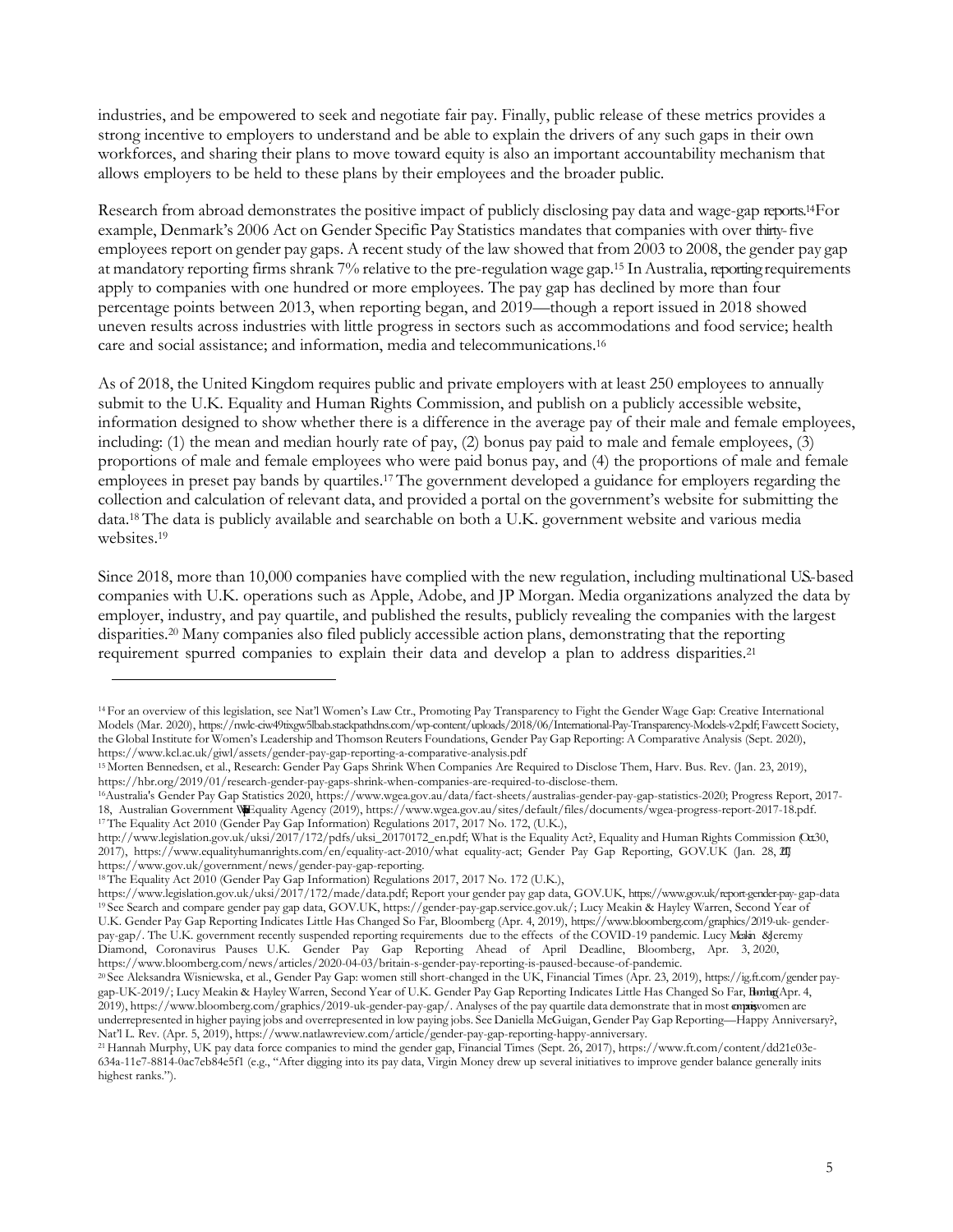Companies are also creating public-facing web pages with their metrics, and publicly acknowledging the importance of gender equality for the overall good of the workforce.<sup>22</sup>

# III. Background and Current State

Preventing nondiscrimination in employment and with respect to compensation has long been an aim of federal contracting. In 1965, President Lyndon B. Johnson took the first steps to root out discriminatory hiring practices among federal contractors by issuing Executive Order 11246, which required affirmative action policies, and prohibited contractors from making employment decisions on the basis of race, color, religion, or national origin. Today, after subsequent amendments, EO 11246 prohibits discrimination on the basis of sex, sexual orientation, or gender identity as well.

Federal contractors are obligated to follow rules prohibiting discrimination, and some federal contractors have affirmative obligations related to hiring women, people of color, people with disabilities, and veterans, as well. Federal contract law imposes AAP requirements, which include identifying compensation disparities, and conducting self-audits on federal contractors or first prime subcontractors with fifty or more employees and a contract of at least \$50,000.<sup>23</sup>

### **Obama Administration EEOC and OFCCP Efforts**

As discussed above, federal contractors large enough to be subject to AAP requirements are supposed to be consistently evaluating their compensation practices and correcting for disparities. Recognizing the need for action on achieving pay equity, the Obama administration spent significant energy on this issue. Soon after taking office, the administration launched an Equal Pay Task Force. In 2011, the Obama DOL's OFCCP issued an Advanced Notice of Proposed Rulemaking on equal pay reporting;24 it received 7,800 comments in response.25 As follow-up, in 2014—at the same time that President Obama issued Executive Order 13665, which prohibits federal contractors from retaliating against employees who discuss their compensation (non-retaliation EO)—the Obama administration issued a Presidential Memorandum directing the Department of Labor to issue a rule that "would require Federal contractors and subcontractors to submit to DOL summary data on the compensation paid their employees, including data by sex and race."<sup>26</sup>

DOL issued a proposed rule later in 2014, but, after considering comments from the employer community and assessing internal agency limitations as well as a desire not to duplicate work at the OFCCP and EEOC, the agency determined instead that (1) data should be disclosed to the EEOC rather than DOL, and (2) the

<sup>&</sup>lt;sup>22</sup> See, e.g., J.P. Morgan, 2017 UK Gender Pay Gap Report 2017 (2017), http[s://www.jpmorgan.com/global/disclosures/gender-pay-gap-uk;](http://www.jpmorgan.com/global/disclosures/gender-pay-gap-uk%3B) MKIng& Co., UK Gender Pay Gap report 2018 (2018), http[s://www.mckinsey.com/uk/our-people/uk-gender-pay-gap-report; C](http://www.mckinsey.com/uk/our-people/uk-gender-pay-gap-report%3B)isco, Cisco UK GalaGap Report (2018), http[s://www.cisco.com/c/dam/en\\_us/about/inclusion-collaboration/uk-gender-pay-gap-report.pdf.](http://www.cisco.com/c/dam/en_us/about/inclusion-collaboration/uk-gender-pay-gap-report.pdf)

<sup>23</sup>41 C.F.R. §60-2.1. <sup>24</sup> U.S. Department of Labor, Office of Federal Contract Compliance Programs, Non-Discrimination in Compensation; Compensation Data Collection Tool, Advanced Notice of Proposed Rulemaking. (Aug. 10, 2011), http[s://www.govinfo.gov/content/pkg/FR-2011-08-10/pdf/2011-20299.pdf](http://www.govinfo.gov/content/pkg/FR-2011-08-10/pdf/2011-20299.pdf) <sup>25</sup> Memorandum for the Secretary of Labor, Presidential Memorandum -- Advancing Pay Equity Through Compensation Data Collection (April 8, 2014), https://obamawhitehouse.archives.gov/the-press-office/2014/04/08/presidential-memorandum-advancing-pay-equality-through-compensation-data. <sup>26</sup> Id. The memorandum further instructed, "In doing so, you shall consider approaches that: (1) maximize efficiency and effectiveness by enabling DOL to direct its enforcement resources toward entities for which reported data suggest potential discrepancies in worker compensation, and not toward entities for which there is no evidence of potential pay violations; (2) minimize, to the extent feasible, the burden on Federal contractors and subcontractors and in particular small entities, including small businesses and small nonprofit organizations; and (3) use the data to encourage greater voluntary compliance by employers with Federal pay laws and to identify and analyze industry trends. To the extent feasible, you shall avoid new recordkeeping requirements and rely on existing reporting frameworks to collect the summary data. In addition, in developing the proposal you should consider independent studies regarding the collection of compensation data."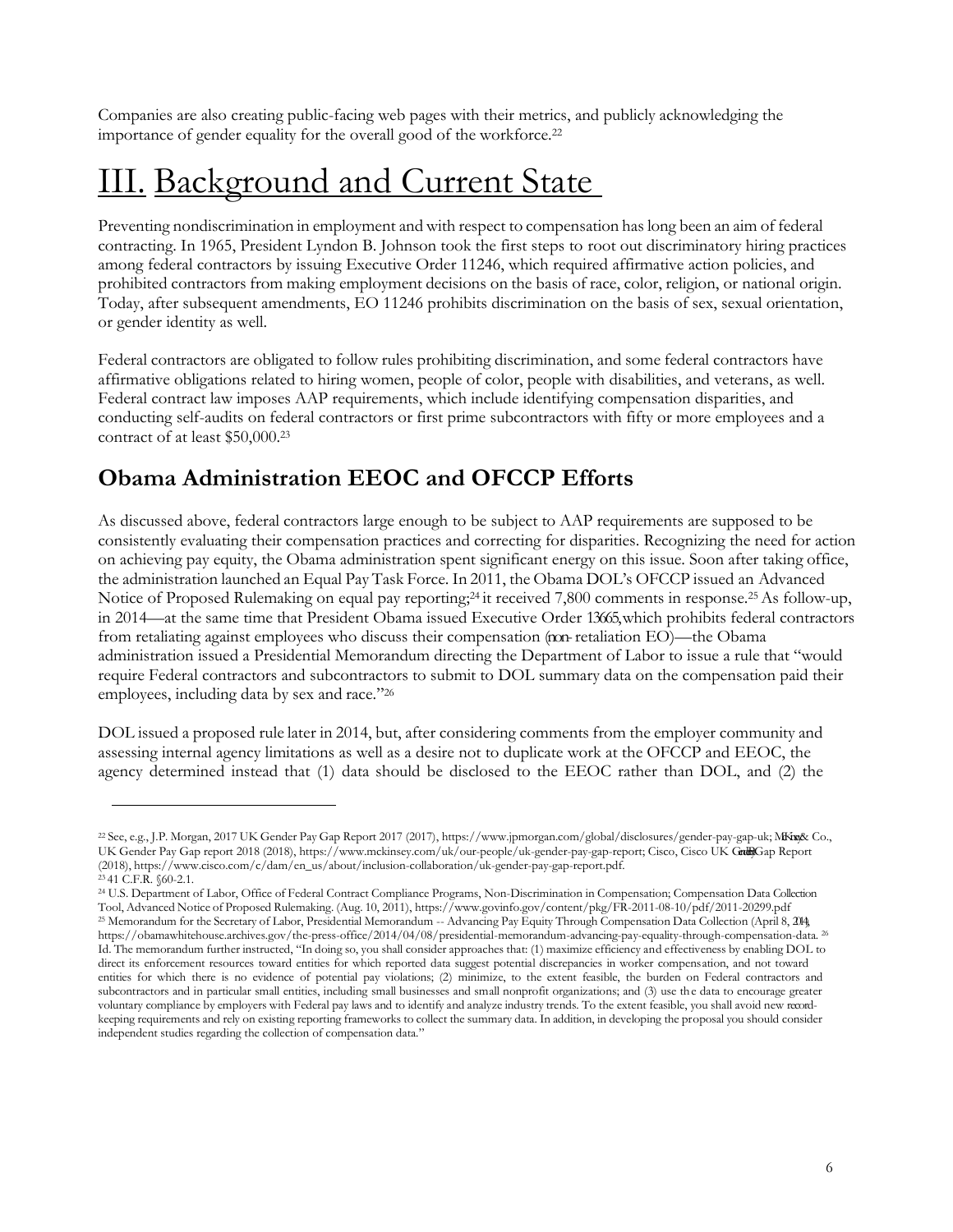requirement should apply to all private employers of a certain size, not just federal contractors.27 Ultimately, in January 2016, the administration announced that the EEOC would issue "a proposal to annually collect summary pay data by gender, race, and ethnicity from businesses with 100 or more employees."28 It explained that this new approach would "help focus public enforcement of our equal pay laws and provide better insight into discriminatory pay practices across industries and occupations" and was meant to "expand on and replace" the proposed DOL rule.29 The EEOC's EEO-1 reporting form (Component 2) would be used to collect compensation data by gender, race, ethnicity, and job category, beginning in 2017. This mandate did not include a public disclosure requirement.

### **Trump Administration Response**

The Trump administration halted reporting of compensation data in 2017, before collection began. Following litigation initiated by the National Women's Law Center and Democracy Forward, EEOC was ordered to collect compensation information from employers for 2017 and 2018, and did so.

In 2019, the EEOC proposed, and OMB subsequently approved, a revision to the EEO-1 form that eliminated future Component 2 reporting, pending further analysis of the utility of the collection. In 2019, rather than waiting for any such analysis, OFCCP peremptorily announced that it would neither seek nor rely on the Component 2 compensation data collected by the EEOC for its enforcement efforts.30 Finally, in the summer of 2020, the EEOC announced it had contracted with the National Academy of Science, Engineering and Medicine's Committee on National Statistics to select an expert panel to evaluate the utility of the 2017 and 2018 compensation data it collected pursuant to court order.

In 2021, advocates will likely seek reinstatement of EEOC Component 2 pay-data collection, which would be a complement to the pay-gap reporting proposed in this memo,<sup>31</sup> although Democrats are not slated to take control of the Commission until mid-2022, which means action is unlikely to happen quickly.

### **Legislative Efforts to Compel Corporate Reporting and Disclosures of Pay Data and Wage-Gap Information**

States and localities have led a variety of efforts—through legislation and executive action—to compel corporate reporting and/or disclosure of compensation data or wage gap information. California just enacted a law largely mirroring the EEO-1 Component 2 data collection, requiring private employers with one hundred or more employees to report annually pay data by gender, race, and ethnicity, based on the EEO-1 pay bands and job categories, to the state Department of Fair Employment and Housing.<sup>32</sup>

<sup>28</sup> The White House, FACT SHEET: New Steps to Advance Equal Pay on the Seventh Anniversary of the Lilly Ledbetter Fair Pay Act, (January 29, 2016), https://obamawhitehouse.archives.gov/the-press-office/2016/01/29/fact-sheet-new-steps-advance-equal-pay-seventh-anniversary-lilly <sup>29</sup>Id.

- <sup>30</sup> EEOC has suspended the collection of EEO-1 Component 1 (workforce demographic) reporting requirements for 2020 due to the pandemic.<sup>31</sup> Paige Smith, Two Republicans Confirmed to EEOC, Solidifying GOP Majority, Bloomberg Law (Sept. 20, 2020),
- https://news.bloomberglaw.com/daily-labor-report/eeoc-nominee-andrea-lucas-confirmed-solidifying-gop-majority

<sup>32</sup>SB 973 (2019–2020 Reg. Sess.), https://leginfo.legislature.ca.gov/faces/billTextClient.xhtml?bill\_id=201920200SB973;

<https://www.gov.ca.gov/2020/09/30/governor-newsom-> [takes-final-action-of-2020-legislative-season/.](https://www.gov.ca.gov/2020/09/30/governor-newsom-takes-final-action-of-2020-legislative-season/)

<sup>&</sup>lt;sup>27</sup>79 Fed. Reg. 46561, [https://www.federalregister.gov/documents/2014/08/08/2014-18557/government-contractors-requirement-to-report-summary-data](https://www.federalregister.gov/documents/2014/08/08/2014-18557/government-contractors-requirement-to-report-summary-data-on-employee-)[on-employee-](https://www.federalregister.gov/documents/2014/08/08/2014-18557/government-contractors-requirement-to-report-summary-data-on-employee-) [compensation.](https://www.federalregister.gov/documents/2014/08/08/2014-18557/government-contractors-requirement-to-report-summary-data-on-employee-compensation)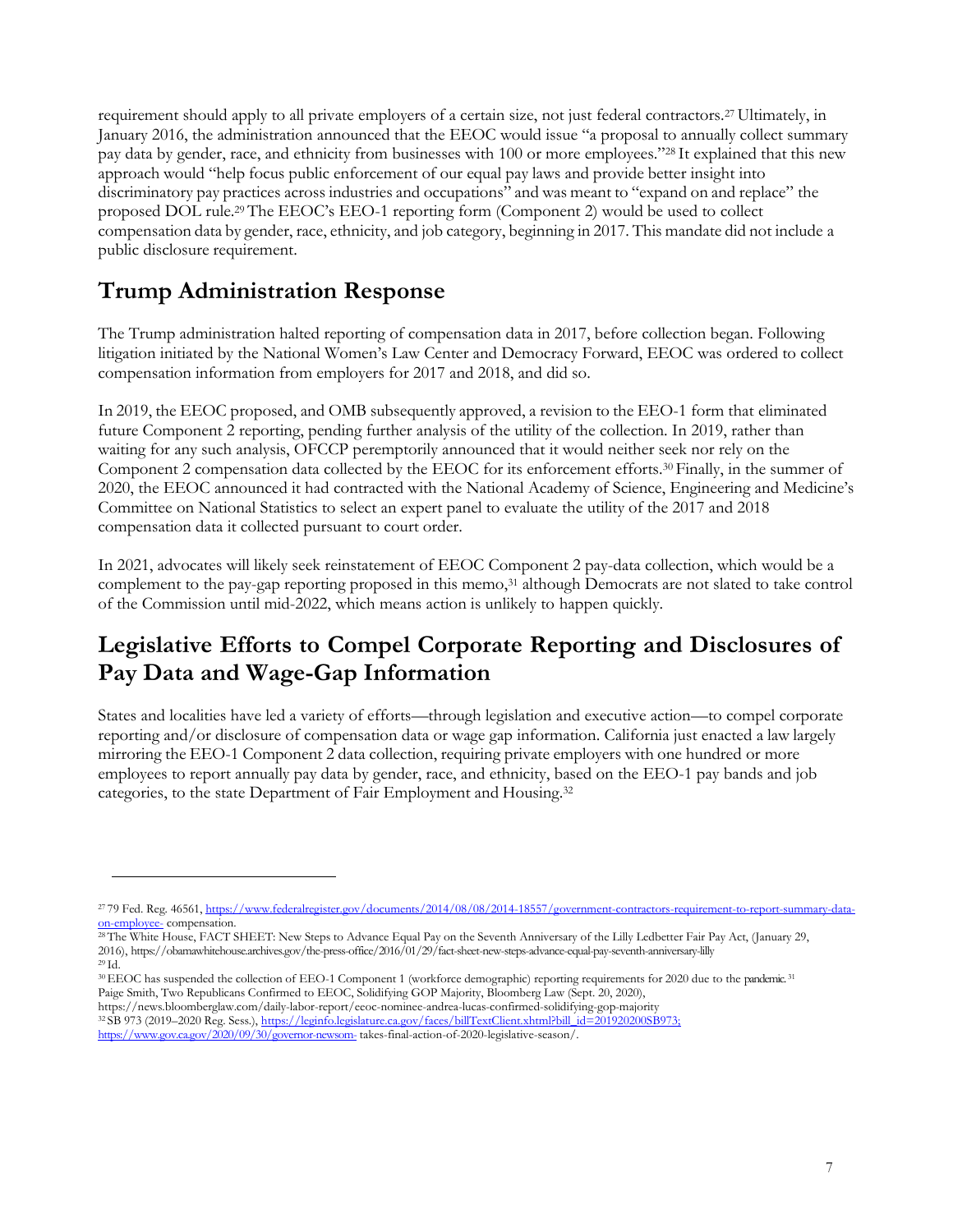Similar to the concept proposed in this memo, a number of jurisdictions require state or city contractors to affirmatively report employee pay data as a condition of applying for a contract, or maintaining a contract.<sup>33</sup> In many of these jurisdictions, such as New Jersey, public works and service contractors are required to report on numbers of employees broken down by gender, race, and compensation data across job categories and/or pay bands.34 Minnesota requires that businesses seeking or having contracts for goods and services of \$500,000 or more with the state must submit an "equal pay compliance statement," signed by the chair of the board or the CEO, to the Minnesota Commissioner of Human Rights in order to contract with the state; Minnesota does not require reporting or disclosure of the underlying data, although this data could be requested as part of an audit.<sup>35</sup>

Congress has considered relevant legislation related to pay data reporting. Most recently, in April 2019, the U.S. House of Representatives passed H.R. 7, the Paycheck Fairness Act (PFA), by a vote of 242-187; seven Republicans joined every Democrat in supporting the bill. PFA contains a provision requiring private employers with one hundred or more employees to report employee compensation data via the EEO-1 form, among many other provisions aimed at reducing and addressing pay discrimination.

In 2019, as a presidential candidate, Senator Harris proposed that companies with one hundred or more employees be required to disclose pay data to the EEOC, and certify that they are paying men and women who perform comparable roles equally. Companies that are unable to certify would be fined 1% of their annual profits for every 1% of the wage gap that still exists.<sup>36</sup> Senator Harris' proposal also included a ban on companies relying on or seeking an applicant's salary history.

As noted above, countries around the world have begun to pass legislation requiring analysis and disclosure of compensation data, as well—and research shows the positive effects of pay data and wage-gap reporting and public disclosure mandates. Australia, Austria, Belgium, Canada, Denmark, Finland, France, Germany, Iceland, Norway, Spain, Sweden, and the United Kingdom have all taken steps to require analysis, reporting, and either government or public disclosure of compensation by gender.37 Research from Denmark,38 Australia,39 and the U.K.40 show significant effects, though there are uneven results by industry and sector in some cases.

*businesses to disclose gender pay gap figures*, Employee Benefits, https://employeebenefits.co.uk/spanish-government-pay-gaplaw/#:~:text=The%20new%20regulation%2C%20announced%20on,report%20to%20address%20gender%20equality.

<sup>33</sup>See N.M. Exec. Order No. 2009-049 (Dec. 18, 2009),

<http://www.generalservices.state.nm.us/uploads/FileLinks/864df4748b2440569b3af8a95ce155d8/eo2009-049.pdf;> N.Y. Exec. Order No. 162 (Jan.9017), http[s://www.governor.ny.gov/news/no-162-ensuring-pay-equity-state-contractors;](http://www.governor.ny.gov/news/no-162-ensuring-pay-equity-state-contractors%3B) A.B. 1, 218th Leg., Reg. Sess. (N.J. 2018) (amending N.J. Pub. L. 1945, c.169, and supplementing 1952, c.9 (C.34:11-56.1 et seq.) (2018))[, http://www.njleg.state.nj.us/2018/Bills/A0500/1\\_I1.HTM;](http://www.njleg.state.nj.us/2018/Bills/A0500/1_I1.HTM%3B) http[s://www.nj.gov/oag/dcr/downloads/030220-Equal-Pay-Act-Guidance-Appendices-Only.pdf;](http://www.nj.gov/oag/dcr/downloads/030220-Equal-Pay-Act-Guidance-Appendices-Only.pdf%3B) Albuquerque, N.M., Ordinance 15-47 (May 21, 2015), https://cabq.legistar.com/LegislationDetail.aspx?ID=2242779&GUID=5F9F9F24-2151-4912- 85D3-5B8ADB27F29A&FullText=1; San Francisco, Cal., The San Francisco Equal Pay Ordinance (Dec. 23, 2015), <https://sf-hrc.org/sites/default/files/Report%20on%20the%20Equal%20Pay%20Ordinance.pdf.>

<sup>&</sup>lt;sup>34</sup> See New Jersey Equal Pay Act, New Jersey Department of Labor and Workforce Development (n.d.),

http[s://www.nj.gov/labor/equalpay/equalpay.html](http://www.nj.gov/labor/equalpay/equalpay.html)

<sup>35</sup>See Minn. Stat. Ann. § 363A.44; FAQs on Equal Pay Certificate, https://mn.gov/mdhr/assets/Equal\_Pay\_FAQ-2017\_tcm1061-297767.pdf. <sup>36</sup>Li Zhou, Kamala Harris's plan to close the gender wage gap, explained, Vox, May 21, 2019[, https://www.vox.com/20EEOC has suspended EEO-1](https://www.vox.com/2019/5/21/18632793/kamala-harris-gender-pay-gap-fines-iceland) [Component 1 \(workforce demographic\) reporting requirements for 2020 due to the pandemic.19/5/21/18632793/kamala-harris-gender-pay-gap-fines-iceland.](https://www.vox.com/2019/5/21/18632793/kamala-harris-gender-pay-gap-fines-iceland) <sup>37</sup> For an overview of this legislation, see Nat'l Women's Law Ctr., Promoting Pay Transparency to Fight the Gender Wage Gap: Creative International Models (Mar. 2020)[, https://nwlc-ciw49tixgw5lbab.stackpathdns.com/wp-content/uploads/2018/06/International-Pay-Transparency-Models-v2.pdf;](https://nwlc-ciw49tixgw5lbab.stackpathdns.com/wp-content/uploads/2018/06/International-Pay-Transparency-Models-v2.pdf) Fawcett Society, the Global Institute for Women's Leadership and Thomson Reuters Foundations, Gender Pay Gap Reporting: A Comparative Analysis (Sept. 2020), [https://www.kcl.ac.uk/giwl/assets/gender-pay-gap-reporting-a-comparative-analysis.pdf;](https://www.kcl.ac.uk/giwl/assets/gender-pay-gap-reporting-a-comparative-analysis.pdf) Pratt, L., (13 Oct. 2020), Spanish *gaintroduces law for* 

<sup>38</sup>Morten Bennedsen, et al., Research: Gender Pay Gaps Shrink When Companies Are Required to Disclose Them, Harv. Bus. Rev. (Jan. 23, 2019[\),](https://hbr.org/2019/01/research-gender-pay-gaps-shrink-when-companies-are-required-to-disclose-them) [https://hbr.org/2019/01/research-gender-pay-gaps-shrink-when-companies-are-required-to-disclose-them.](https://hbr.org/2019/01/research-gender-pay-gaps-shrink-when-companies-are-required-to-disclose-them)

<sup>&</sup>lt;sup>39</sup>Australia's Gender Pay Gap Statistics 2020, <https://www.wgea.gov.au/data/fact-sheets/australias-gender-pay-gap-statistics-2020;> Progress Report, 201718, Australian Government WHE quality Agency (2019), http[s://www.wgea.gov.au/sites/default/files/documents/wgea-progress-report-2017-18.pdf.](http://www.wgea.gov.au/sites/default/files/documents/wgea-progress-report-2017-18.pdf) <sup>40</sup>The Fawcett Society et al., Gender Pay Gap Reporting: A Comparative Analysis (2020),htt[ps://www.kcl.ac.uk/news/uk-lags-behind-other-countries-](http://www.kcl.ac.uk/news/uk-lags-behind-other-countries-) on-gender-

pay-gap-reporting.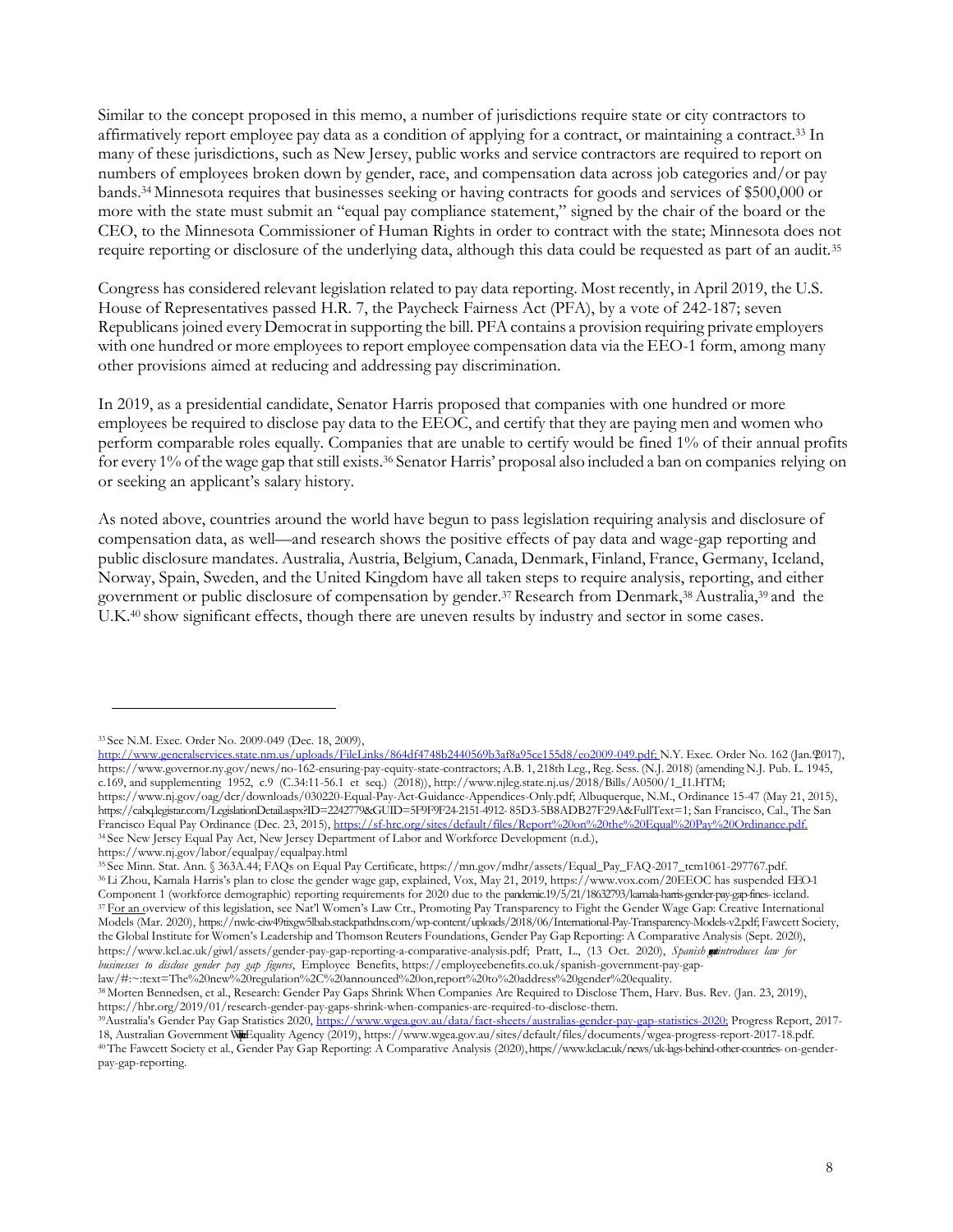# IV. Proposed Action

In order to further the government's interest in promoting nondiscrimination in hiring, and utilization of public federal contracting dollars in ways that do not reinforce discriminatory practices, and to promote economy and efficiency in federal contracting, the President should issue an Executive Order directing DOL's OFCCP to promulgate a rule that:

(1) requires companies that would be subject to AAP requirements to certify that, as federal contractors, they will annually conduct a pay audit that meets standards that will be promulgated by OFCCP in order to be eligible for federal contracts;

(2) expands AAP requirements to require submission of mean and median compensation and compensation gaps by gender, race, and ethnicity overall and within job categories by gender, race and ethnicity—and a narrative explanation of the drivers of the gaps and the measures being taken to close them to OFCCP prior to finalizing a federal contract and, for multi-year contracts, annually thereafter; and

(3) requires annually updated public disclosure of aggregate overall mean and median compensation gaps by gender, race, and ethnicity, and a narrative explanation of the drivers of these gaps and the measures being taken to close them on the company's website for the duration of the federal contract

This proposal builds on requirements placed on certain federal contractors to establish, maintain, implement and analyze the results of an Affirmative Action Plan (AAP) to ensure active efforts to hire and promote women and people of color. As set out in 41 C.F.R. § 60-2.10 (General purpose and contents of affirmative atm programs), Affirmative Action programs:

contain a diagnostic component which includes a number of quantitative analyses designed to evaluate the composition of the workforce of the contractor and compare it to the composition of the relevant labor pools. Affirmative action programs also include action- oriented programs. If women and minorities are not being employed at a rate to be expected given their availability in the relevant labor pool, the contractor's affirmative action program includes specific practical steps designed to address this underutilization. Effective affirmative action programs also include internal auditing and reporting systems as a means of measuring the contractor's progress toward achieving the workforce that would be expected in the absence of discrimination. 41 C.F.R.  $\delta$  60-2.10(a)(1).

Part of a contractor's "commitment to equality" includes monitoring and evaluating "its employment decisions and compensation systems to evaluate the impact of those systems on women and minorities."<sup>41</sup> As set out in 41 C.F.R.  $\frac{60-2.10(a)(b)}{a}$ , an AAP is required to include quantitative analyses that include an organizational structure profile (with employees identified by gender and race), job group analysis, placement of incumbents in job groups, availability analyses, and placement goals. An AAP must also identify personnel responsible for implementation, identification of problem areas, action-oriented programs, and periodic internal audits.<sup>42</sup>

41 C.F.R. §60-2.17(b)(3) requires contractors to evaluate compensation systems for "gender-, race- and ethnicity-based disparities" and (d)(2) specifies that internal audit procedures should be used to "[m]onitor

 $41$  41 C.F.R. § 60-2.10(a)(2).

<sup>42</sup>41 C.F.R. § 60-2. The Department of Labor provides a sample AAP at:

http[s://www.dol.gov/sites/dolgov/files/ofccp/regs/compliance/AAPs/Sample\\_EO11246\\_AAP\\_final\\_01.03.18\\_Contr508.pdf](http://www.dol.gov/sites/dolgov/files/ofccp/regs/compliance/AAPs/Sample_EO11246_AAP_final_01.03.18_Contr508.pdf)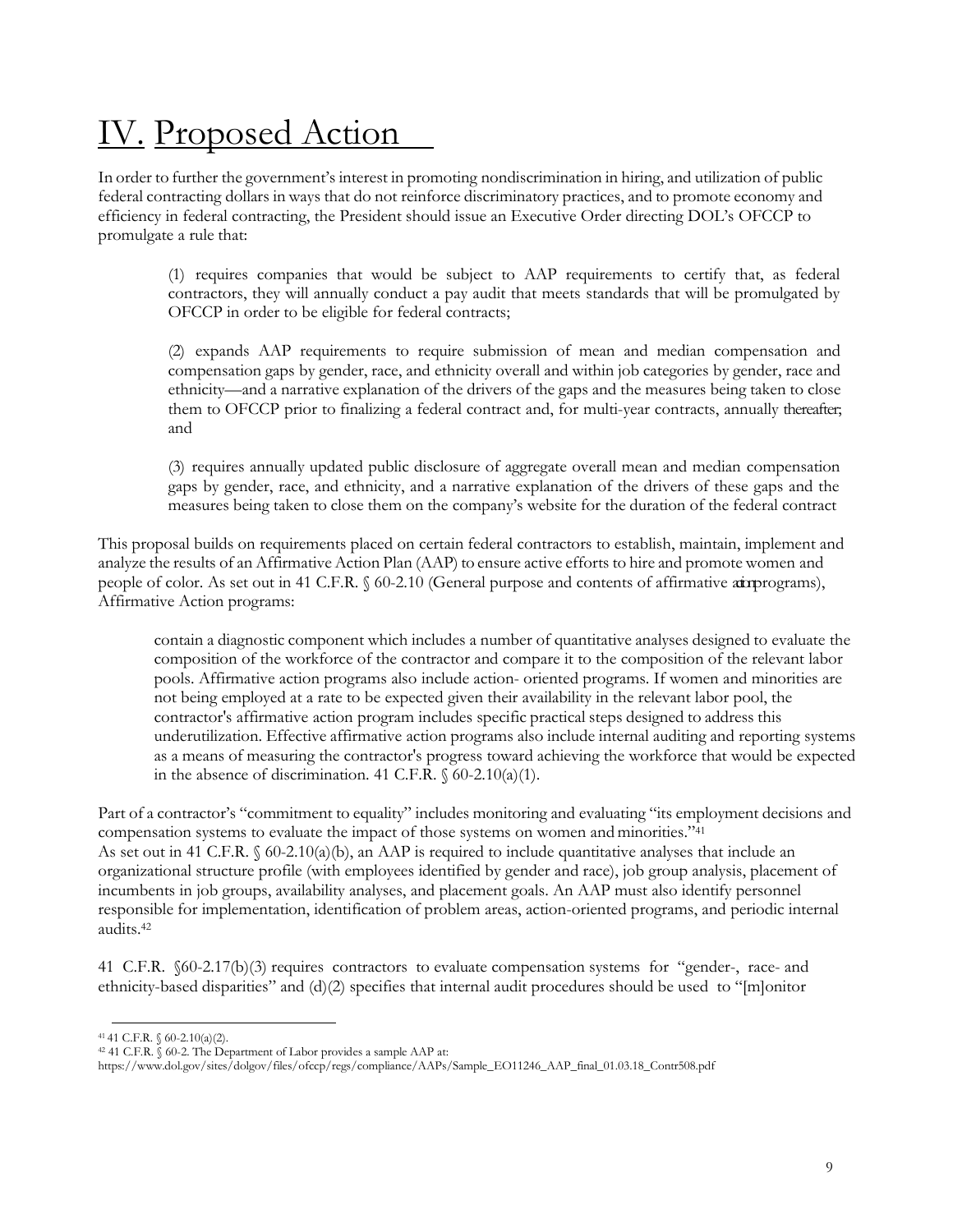records of all personnel activity, including referrals, placements, transfers, promotions, terminations, and compensation, at all levels to ensure the nondiscriminatory policy is carried out." A sample AAP provided by DOL further illustrates contractors' obligations to review pay practices as part of their internal audit practices, and to maintain records related to the contractor's compensation system, but does not require or provide an illustration of specific processes, or the reporting of information.<sup>43</sup>

### **Legal Authority and Implementation**

The proposed action builds upon the foundation laid by Executive Order 11246, which was originally issued in 1965 and has been amended several times, with two purposes: to prohibit employment discrimination in federal contracting and—as noted above—to encourage a subset of federal contractors to take affirmative action proactively to ensure equal opportunity in employment. With recent amendments related to sexual orientation and gender identity, EO 11246 currently prohibits employment discrimination on the basis of race, color, religion, sex, sexual orientation, gender identity, and national origin against employees and applicants by covered federal contractors and subcontractors.<sup>44</sup> EO 11246's nondiscrimination provisions served as the legal basis for the Department of Labor's prohibition on federal contractors retaliating against employees who discuss their compensation with co-workers (Executive Order 13665, the "non-retaliation EO").

Courts have uniformly recognized that EO 11246 promotes economy and efficiency in federal procurement, and thus lies within the President's authority pursuant to the Federal Property and Administrative Services Act (FPASA).45 FPASA provides the President the legal authority to issue executive orders to promote the "economy" and "efficiency" in federal contracting.46 FPASA directly provides that "[t]he President may prescribe policies and directives that the President considers necessary to carry out this subtitle."<sup>47</sup> For decades, presidents of both parties have used this authority to issue executive orders that impact federal contracts and the employment practices of federal contractors.

To invoke this authority, the President must assert that the action in question promotes economy and efficiency in federal procurement. During the Obama administration, supporting this assertion required two components: (1) the Council of Economic Advisors conducted an assessment of economy and efficiency to accompany each proposed executive order, and (2) the Office of Legal Counsel at the Department of Justice signed off on that assessment before the administration published the order.

The proposed action would fulfill the government's interest in nondiscrimination, and the FPASA economy and efficiency requirements by encouraging companies to examine and correct pay inequities that may subject them to litigation. As the Department of Labor explained when it proposed a rule in 2014, focused on compensation disclosure, "OFCCP believes that the publication of data for contractors to use would significantly promote deterrence and voluntary compliance with their obligations under Executive Order 11246. The advancement of the societal goals of nondiscrimination in the workplace, and closing the pay gap, are the by-products of deterrence and compliance."<sup>48</sup> The proposed action would also help OFCCP target investigations and enforcement of EEO laws, thus increasing the efficient use of the agency's limited resources.

<sup>45</sup>E.g., Contractors Ass'n of E. Pa. v. Sec'y of Lab., 442 F.2d 159, 170 (3d Cir. 1971); United States v. Miss. Power & Light Co., 638 F.2d 899, 905 (5th Cir. 1981); Eatmon v. Bristol Steel & Iron Works, Inc., 769 F.2d 1503, 1514 (11th Cir. 1985); United States v. New Orleans Pub. Serv., Inc., 553 F.2d 459, 466-67 (5th Cir. 1977), vacated on other grounds by 436 U.S. 942 (1978); Farkas v. Tex. Instr., Inc., 375 F.2d 629, 632 n.1 (5th Cir. 1967), cert. denied, 389 U.S. 977 (1967); Farmer v. Phil. Elec. Co., 329 F.2d 3 (3d Cir. 1964); Leg. Aid Soc. v. Brennan, 381 F. Supp. 125, 130 (N.D. Cal. 1974). <sup>46</sup>P.L. 81-152, 63 Stat. 377 (June 30, 1949) (codified in Title 40 (government-wide) and Title 41 (civilian agencies) of the US Code). For more helpful background, see Vanessa K. Burrows & Kate M. Manuel, Presidential Authority to Impose Requirements on Federal Contractors (2011), available at https://fas.org/sgp/crs/misc/R41866.pdf.

 $43$  Id.

<sup>44</sup>Executive Order 11246, as amended. http[s://www.dol.gov/agencies/ofccp/executive-order-11246/as-amended](http://www.dol.gov/agencies/ofccp/executive-order-11246/as-amended)

 $47\overline{40}$  U.S.C. § 121.

<sup>48</sup> U.S. Department of Labor, Government Contractors, Requirement To Report Summary Data on Employee Compensation (Aug. 8, 2004).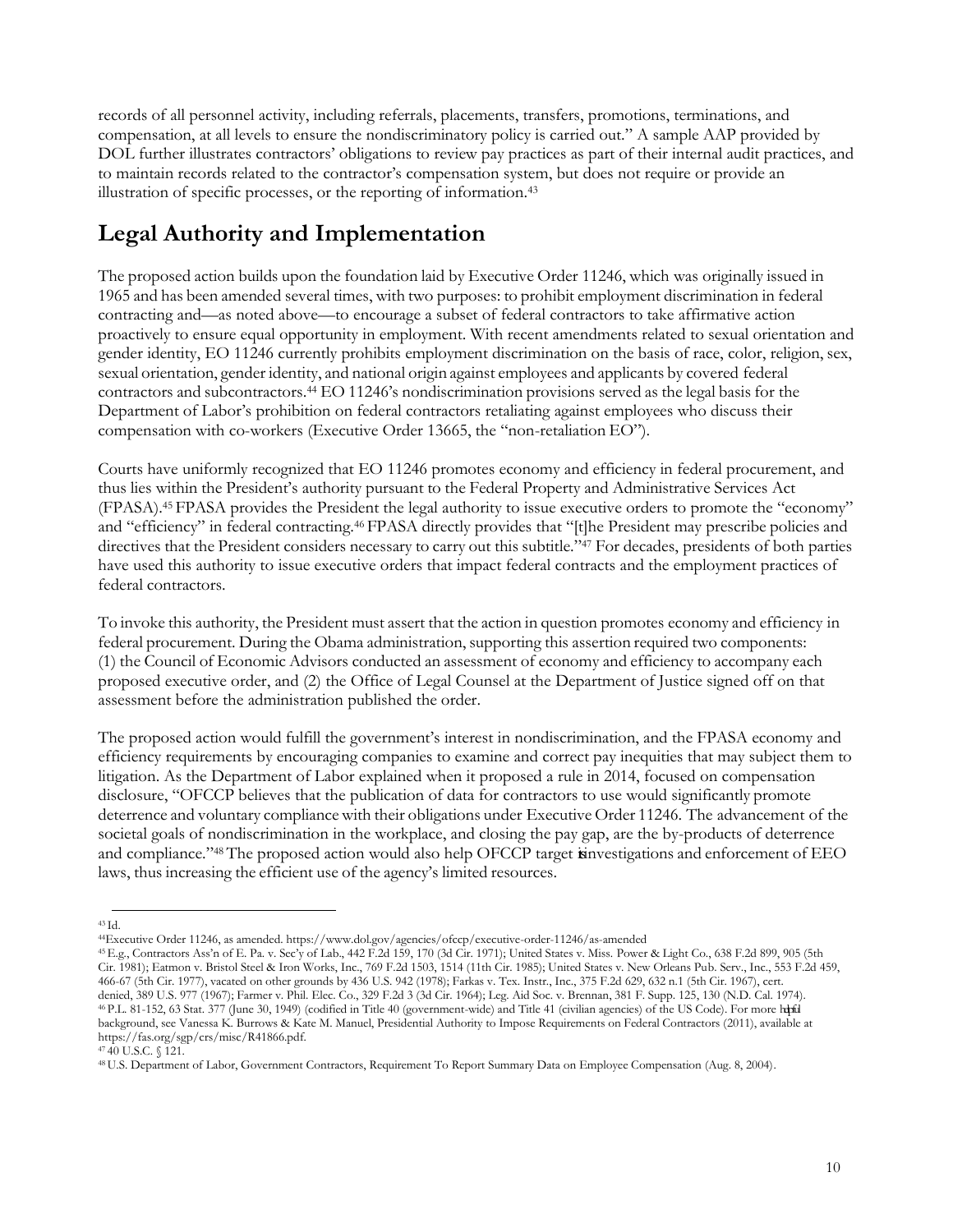After the White House issues an executive order, two agencies must issue rules implementing it: First, the Office of Federal Procurement Policy (OFPP) at the Office of Management and Budget must update the FAR to ensure that new contracts issued mirror the executive order's requirements. OFPP's rulemaking process requires relatively straightforward documentation, but involves consultation with the Federal Acquisition Regulatory Council (FARC), which is a particularly involved and bureaucratic multi-agency process requiring the agreement of councils for defense acquisition and civilian acquisition.<sup>49</sup>

Second, the Secretary of Labor (through the Office of Federal Contract Compliance Programs (OFCCP)) must promulgate regulations to implement and enforce the submission of compensation information. Explicitly empowering the Secretary in the executive order will trigger an additional agency-specific rulemaking. For example, the non-retaliation EO directed the Secretary of Labor to propose regulations to enforce the order within 160 days.<sup>50</sup> Because the FARC process is highly involved, the OFCCP rule will be issued before the FAR rule. This is desirable because the latter must properly incorporate the guidance provided by the former.

#### **Policy and Implementation/Capacity Considerations**

Below we describe key decision points and considerations that will affect the scope, breadth, and efficacy of this proposed action.

#### **Policy Considerations Specific to the Executive Order**

**Contractors subject to new obligations.** *Should this new compensation disclosure requirement apply to all federal contractors covered by EO 11246 or just federal contractors required to have an Affirmative Action Plan (AAP)?*

We propose these new obligations apply to contractors that are required to submit AAPs. Pay self-audit data would be part of the information that federal contractors are required to submit as part of their AAP obligations.<sup>51</sup> This approach—and other aspects of OFCCP's enforcement of federal contractors' nondiscrimination and affirmative action obligations—will be most effective if the OFCCP is provided resources to build a robust portal, engage in more compliance reviews, and have more capacity to bring actions and assess non-trivial penalties against contractors that fail to comply. Although collecting data from all federal contractors would be preferable from an equal pay perspective,53 creating this new obligation only for those who are required to provide AAPs would still sweep in more companies than some state and international policies. The fifty-employee threshold may also help to address contractors' concerns with keeping data by job category anonymized, and allow for more statistically accurate comparisons across employee groups.

**Timing of audit and data reporting.** Should a company (1) complete a pay audit in order to be eligible to compete for a *contract, or (2) be required to certify that it will complete an audit if awarded the contract?*

As a condition of applying for a federal contract, we recommend that prospective contractors large enough to be subject to AAPs be required to certify that, if awarded a contract, they will undertake a pay audit pursuant to OFCCP-promulgated standards, and do so at least annually over the life of the contract.54 DOL and FAR rules should set a reasonable time limit for completing the audit, reporting the results, and posting statistics on the contractor's website.

As a more rigorous and sweeping alternative, the EO could require prospective federal contractors to *complete* a pay audit in order to bid on a contract; this requirement would, by definition, mean that the obligation of a selfaudit would extend to a universe beyond companies that have actually been awarded contracts. Having an audit completed and data submitted prior to the commencement of a contract would also provide a level of assurance that contractors have engaged in the self-reflection contemplated by the proposed EO and may be taking affirmative steps to correct disparities. However, this requirement would also slow bidding and create enforcement challenges. Instituting an audit as a precondition of applying for or bidding on a federal contract may also be onerous to smaller companies and dissuade smaller or less well-resourced firms—including women and minority-owned businesses—from competing for federal contracts.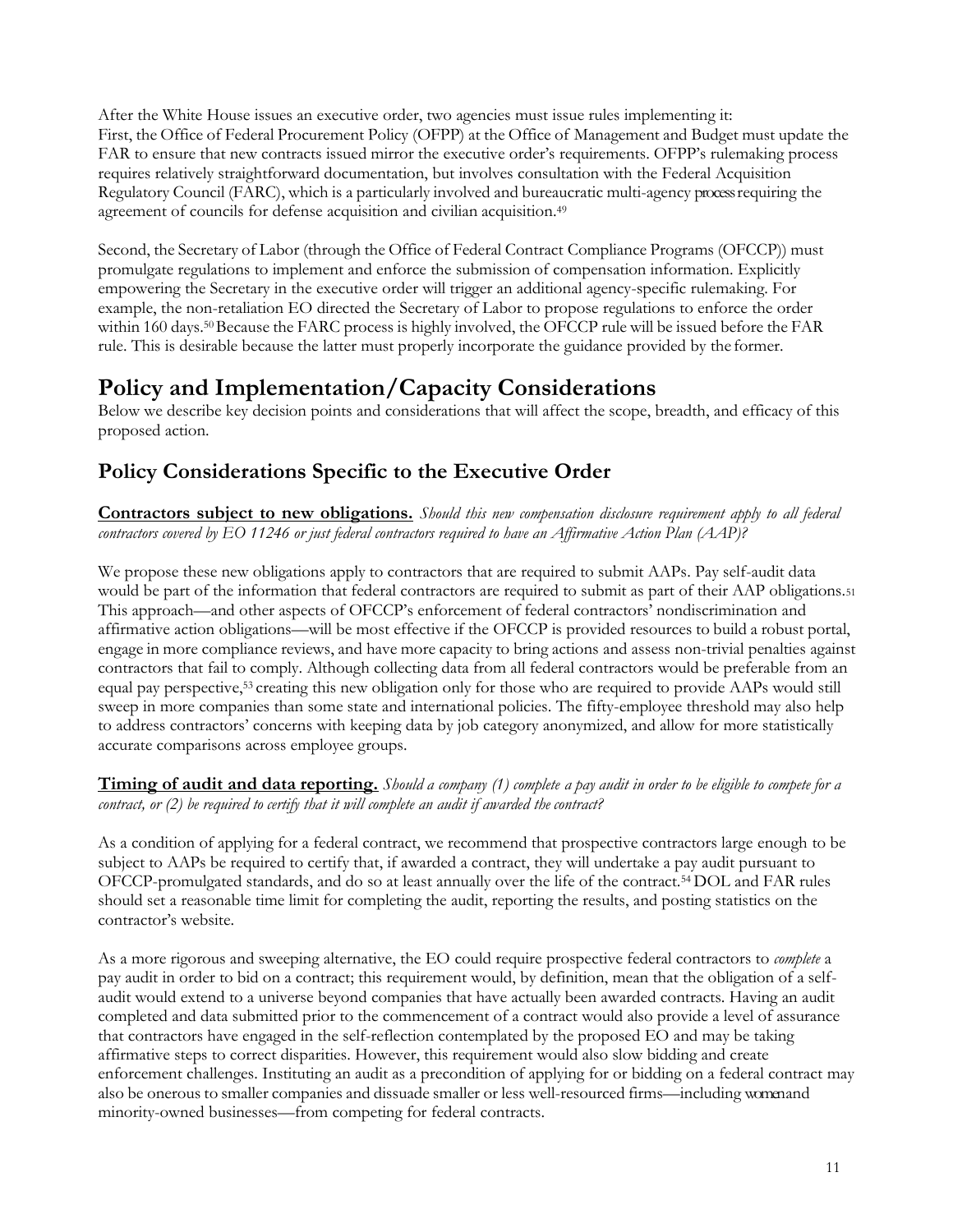**Pay-audit standards and practices.** *Should the federal government prescribe particular requirements that must be met in terms of what counts as an audit and how it is conducted?*

Either before or as part of rulemaking to implement the EO, the federal government should develop pay-audit rules that provide companies clarity on the minimum standards and requirements for a suitable audit, including guidelinesfor categorizing jobs, and for regression analyses thatshould be undertaken to control for appropriate factors, such as experience, that may be driving pay differences. Part of the process leading to the development of regulations implementing the EO should include consultation with auditors and companies that have conducted high-quality audits, a review of international standards, and prior federal government articulations of what an audit should include. OFCCP's prior Directive 307 should be the starting point for thiswork.

These new federal standards would replace current [guidance](https://www.dol.gov/agencies/ofccp/directives/2018-05) for federal contractors regarding pay audits.<sup>55</sup> The current guidance, issued in 2018, rescinded guidance issued by OFCCP in 2013 (Directive 307), which prescribed more rigorous rules that the regulated community opposed.<sup>56</sup> Directive 307 itself rescinded looser Bush administration guidance from 2006. It sets out fairly rigorous requirements for the type of analyses that should be conducted but provides employers flexibility in determining the job categories they use for analysis.

**What data should be considered.** *Should audits require contractors to consider salary/wages, bonuses and stock/options separately, OR should the compensation data reflect W-2 earnings (which combine salary/wages and bonuses and omit the value stock/options)?*

Contractors have W-2 information readily available, and W-2 data was the basis for compensation reporting through EEO-1 Component 2. .<sup>57</sup> W-2 data is used for reporting in New Jersey and California. However, looking only at base pay, or at base pay plus bonuses and other forms of compensation, such as employer contributions to tax-deferred FSA, HSA, and retirement accounts together (as W-2 data would do), obfuscates the source  $\phi$ substantial gaps and potential solutions. For example, a 2019 study of salaried U.S. workers that followed new hires from 2010 through 2016 by payroll processing company ADP, found lower pay at time of hire led to a salary gap that persisted over a six-year period. The study also found that bonuses for women were an average of two-thirds as large as those awarded to men with equal base pay, age, and tenure, and that the bonus gap was especially large for women aged forty to fifty.58 In addition, a novel study of two companies with a strong commitment to pay equity that had achieved gender pay equity in base pay and bonuses, revealed stocks and options to be a major driver of gender gaps in total compensation.59 Pay data reporting in other countries, such as the U.K., requires employers to report gaps in base pay and bonusesseparately.

<sup>53</sup> For example, it would be ideal to line up compensation data reporting with EO 13665, which prohibits retaliation against employees who share compensation information. Like EO 11246, EO 13665 applies to "federal contractors and federally-assisted construction contractors and subcontractors, who do over \$10,000 in Government business in one year."

<sup>54</sup>This standard also follows the logic of the AAP rules. AAPs are not required for new contractors prior to receiving a federal contract. For firms that already have federal contracts, failure to have an AAP may lead to a finding that a contractor is "non-responsible," which could potentially affect the firm's ability to bid on future federal contracts. In practice, it isn't clear how often this happens, however. This is one reason why better overall attention to contractors' meeting their AAP obligations is so critical.

<sup>55 &</sup>quot;Directive 2018-5," U.S. Dep't of Labor, Office of Federal Contract Compliance Programs, [https://www.dol.gov/agencies/ofccp/directives/2018-](https://www.dol.gov/agencies/ofccp/directives/2018-05)[05.](https://www.dol.gov/agencies/ofccp/directives/2018-05) <sup>56</sup>See, e.g., Meredith Shoop & David Goldstein, OFCCP Reins in Compensation Analysis by Rescinding Directive 307 and Issuing New Guidance. Littler Mendelson. (Aug. 28, 2018)[, https://www.littler.com/publication-press/publication/ofccp-reins-compensation-analysis-rescinding-directive-](https://www.littler.com/publication-press/publication/ofccp-reins-compensation-analysis-rescinding-directive-307-and-issuing) [307-and-issuing;](https://www.littler.com/publication-press/publication/ofccp-reins-compensation-analysis-rescinding-directive-307-and-issuing) *see also*  [http://cdn2.hubspot.net/hub/208757/file-23413822-pdf/docs/understanding\\_directive\\_307\\_final.pdf.](http://cdn2.hubspot.net/hub/208757/file-23413822-pdf/docs/understanding_directive_307_final.pdf)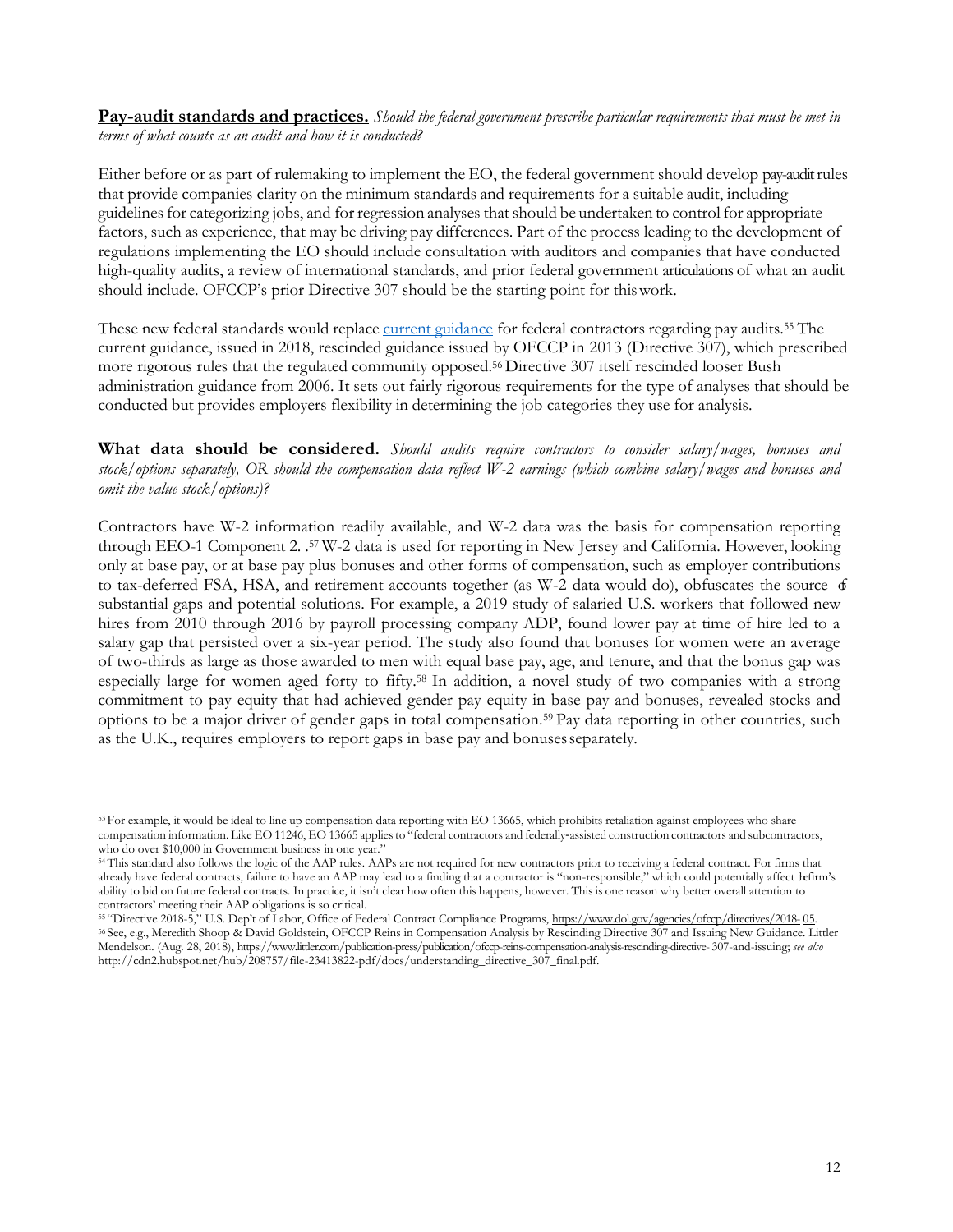**Job category definition.** *Should wage-gap reporting by job category to OFCCP use the job categories from the EEO-1, or should companies be given flexibility to determine how to aggregate job categories for this reporting that are tied to their industry or company?*

We propose the EO permit reporting by employer-specific job category, with EEO-1 job categories as an alternative that employers can use if they choose to do so. Directive 307—which we propose as the basis for the agency to determine pay audit standards—includes flexibility for employers to set their own job categories for analysis, taking into account the specific jobs within their workforce. Contractors are also permitted to selfdefine job categories in their AAP analysis. Employer-specific job categories can allow the most nuanced and careful analysis of equivalent roles within a company, which is important to determining whether unjustified pay disparities exist within a workforce. If possible, OFCCP's guidelines for self-audit should include standards for job groupings that encourage and facilitate meaningful comparisons of any pay and pay gaps by job category among employers within an industry and across industries, maximizing utility for the purposes of contractors' own comparisons, OFCCP's compliance reviews and audits, and public understanding.

As an alternative, OFCCP could mirror EEO-1 component 2 reporting and report wage gaps by EEO-1 jb category; Minnesota and New Jersey both use EEO-1 categories for their contractor equal-pay reporting requirements, and EEO-1 categories are well-known to OFCCP. On one hand, EEO-1 categories are useful but ultimately remain blunt instruments. On the other hand, use of employer-specific job categories prevents easy comparisons across employers, and also presents opportunities for gaming, as employers can seek to group employees strategically in order to hide gaps that may exist.

**Public disclosure.** *Which statistics should be disclosed to the public, and what narrative or explanation should accompany public reporting?*

The public has an interest in knowing about the employment and compensation practices of the companies that receive federal funds, and public reporting provides another incentive for employers to correct compensation gaps by gender and race.

Contractors should be required to report mean and median pay gaps by gender and race for the company overall, based on the job groupings used in their audit. Establishments could be combined in reporting, so that data is reported for the company overall, to make the data digestible and address confidentiality concerns. A plainly worded statement with overall metrics of compensation gaps by gender and race and an explanation of substantial median gaps—e.g., are they being driven by particular job categories? by gaps in salary or bonus, etc.? by particular policies that help some workers and hurt others?—would make the information more digestible. The company should also be required to include their plan for correcting disparities. This plan could then be used as part of an OFCCP compliance review, and could be used by the company itself to measure and report on its progress on an annual basis for the duration of its federal contract.

<sup>57</sup> Memorandum for the Secretary of Labor, Presidential Memorandum -- Advancing Pay Equity Through Compensation Data Collection (April 8, 2014), https://obamawhitehouse.archives.gov/the-press-office/2014/04/08/presidential-memorandum-advancing-pay-equality-through-compensation-data. <sup>58</sup> Mita Goldar, Christopher Ryan & Ahu Yildirmaz, *Rethinking Gender Pay Inequity in a More Transparent World*. ADP Research Institute. (January 2019), http[s://www.adpri.org/wp-content/uploads/2020/08/21031403/Rethinking-Gender-Pay-Inequity-in-a-More-Transparent-World-Full-Report.pdf](http://www.adpri.org/wp-content/uploads/2020/08/21031403/Rethinking-Gender-Pay-Inequity-in-a-More-Transparent-World-Full-Report.pdf) 59 Felice B. Klein, Ryan Hammond, Aaron D. Hill & Ryan Stice-Lusvardi, The Road to Pay Inequity is Paved with Good Intentions: Examining the Gender Pay Gap *in Employee Equity-Based Awards*, (Aug. 1, 2019)[, https://journals.aom.org/doi/pdf/10.5465/AMBPP.2019.59.](https://journals.aom.org/doi/pdf/10.5465/AMBPP.2019.59)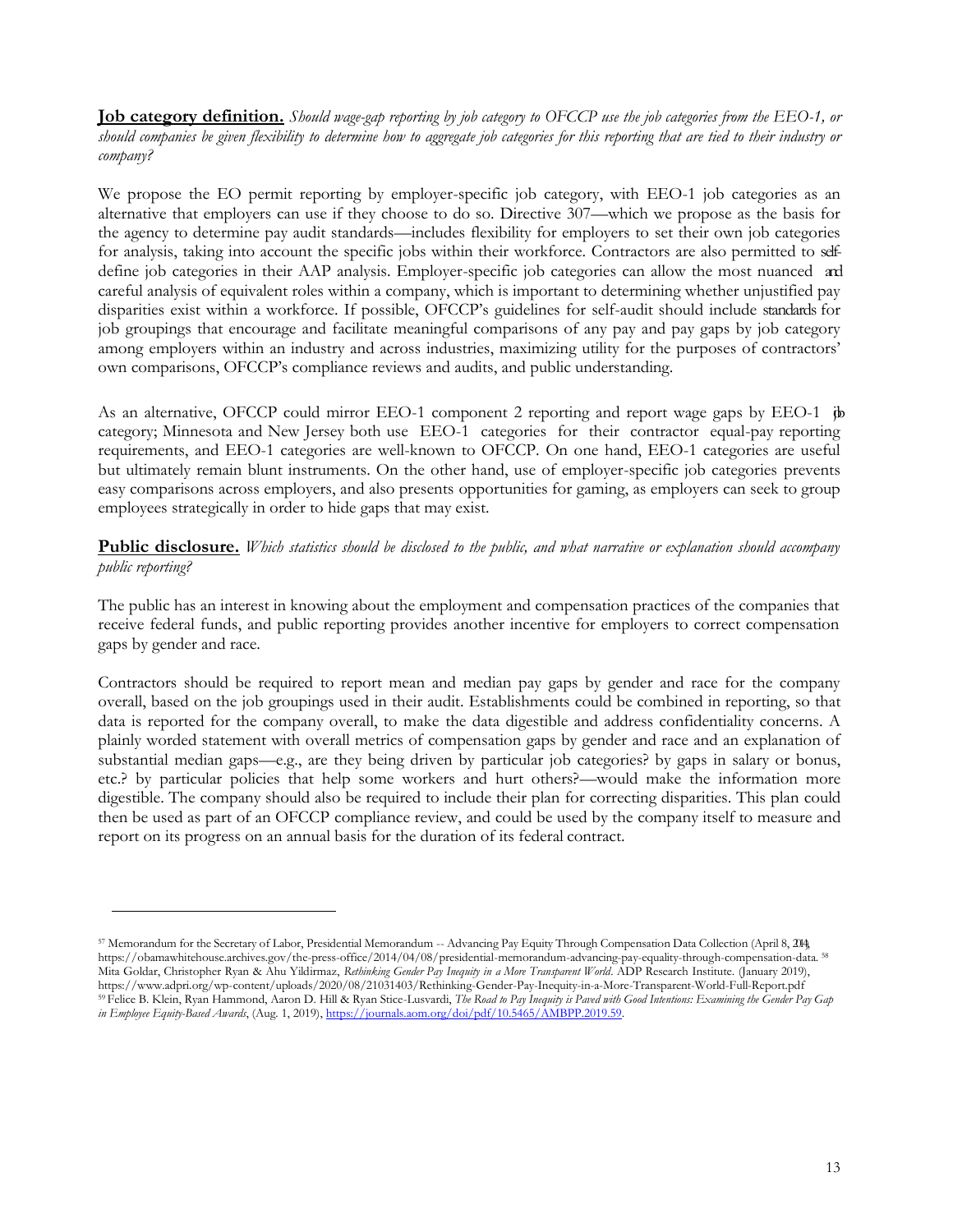**Obligations to perform ongoing analysis.** *For multi-year contracts, how often should the contractor be required to repeat the analysis and report on changes?*

AAPs are to be updated annually. The same standard should apply to compensation reviews.

New Jersey's equal-pay reporting law for contractors requires potentially more onerously timed updates. Updates are required to be submitted "each time there is a significant change in any of the information that the employer is required to report pursuant to this section, or other significant change in employment status, including, but not limited to, medical leave of 12 weeks or more, hiring, termination for any reason, a change in part-time or full-time status, or a change in 'employee' or 'contractor' status)." Minnesota's weaker and less substantive law requires recertification every four years.

With respect to broader disclosure laws and international equal pay certifications, California's new law will require annual reporting for all companies with one hundred or more employees. Outside the U.S., the U.K. requires the submission of an annual report and public posting. Norway requires biannual submission and certification, and Iceland requires recertification every three years.